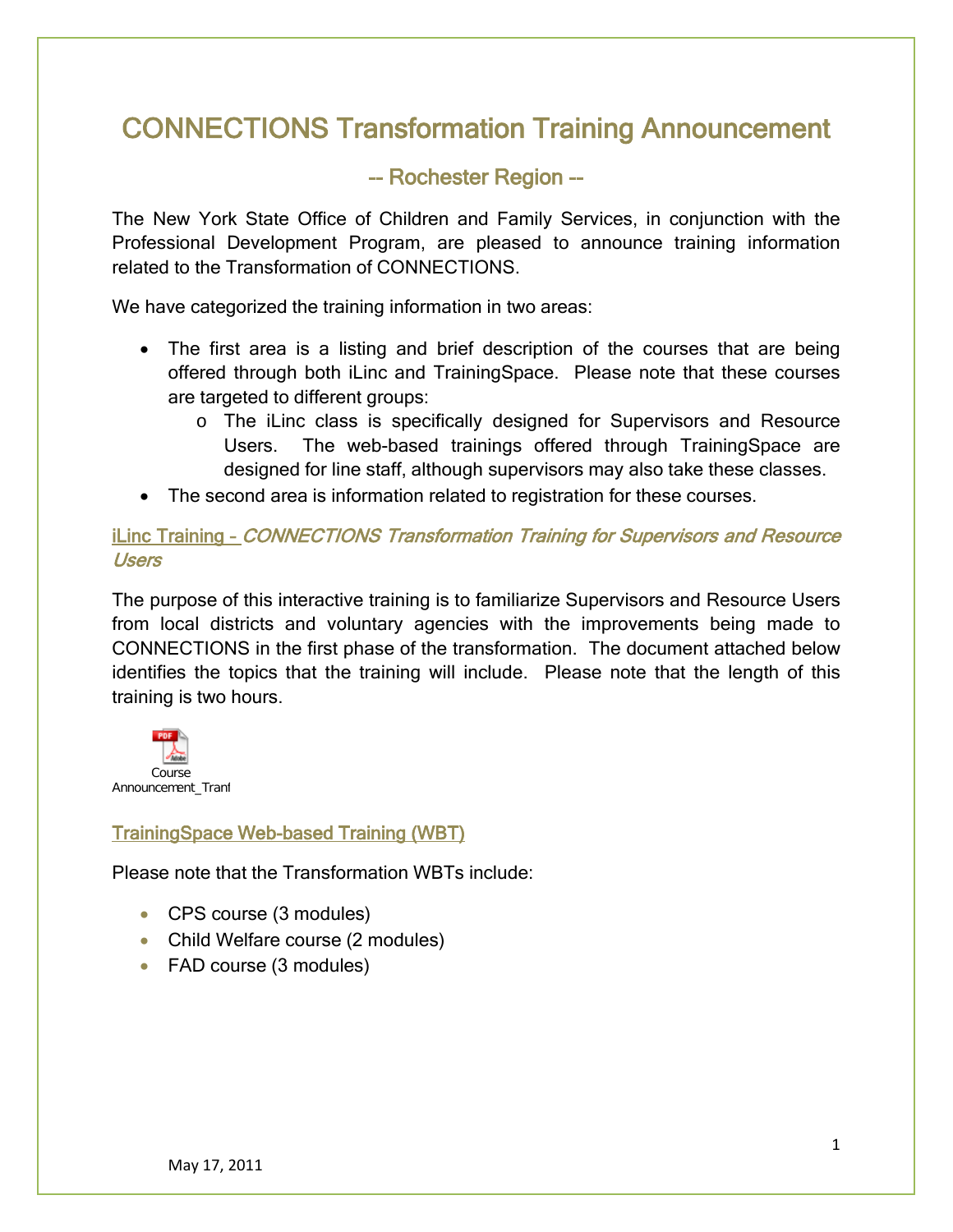The following attachments contain the course announcements for the WBTs.

• TS: CONNECTIONS Transformation for CPS Workers includes information on Common Features of New CONNECTIONS Windows, Changes to Person, Case, and Staff Search, and changes to the CPS Investigation Stage. For more detailed information, please refer to the attached course announcement.

Three-part, Web-based Training - CONNECTIONS Transformation for CPS Workers



• TS: CONNECTIONS Transformation for Child Welfare Workers (i.e. Foster Care, Adoption, Prevention Services caseworkers) includes information on the goals and features of the transformation and orients learners to the basic organization and elements of the new tabs and windows, with detailed focus on the main CONNECTIONS window, and the new WORKLOAD & TO-DOs tab. For more detailed information, please refer to the attached course announcement.

Two-part, Web-based Training - CONNECTIONS Transformation for Child Welfare Workers



• TS: CONNECTIONS Transformation for FAD Workers familiarizes learners with the newly designed windows that will replace existing FAD stage windows, including instruction on navigating to tasks currently accessed via the Task List and launching common FAD stage outputs. For more detailed information, please refer to the attached course announcement.

**Three-part, Web-based Training - CONNECTIONS Transformation for FAD Workers** 

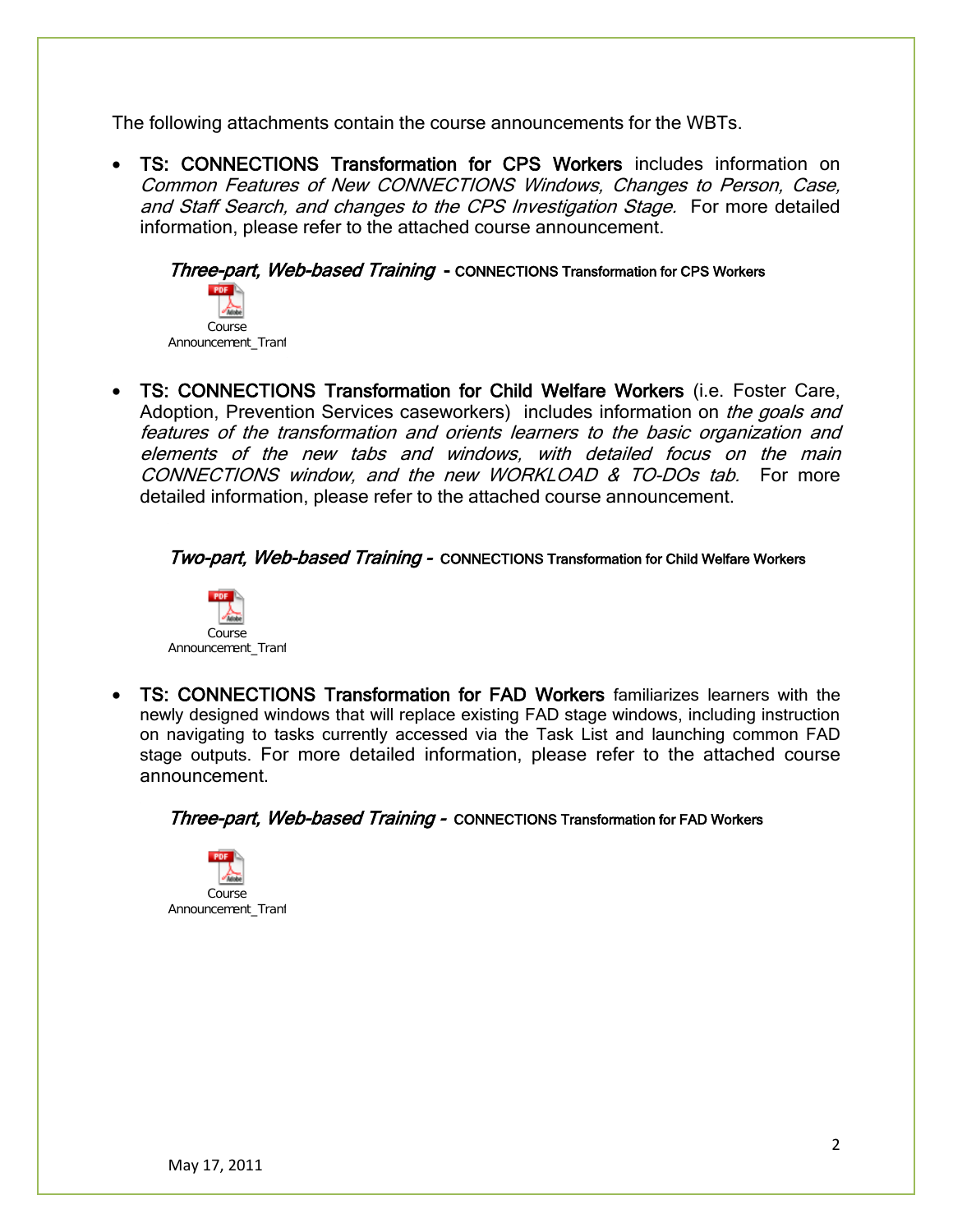#### Registration Information

Please note that the transformed application is being implemented in 'waves' across the state.

- Registration will open for your 'wave' on 5/23/11.
- Registration will be open for 4 weeks prior to the actual training being available and will remain open throughout most of the training time frame.
- Training will begin for your 'wave' on 6/20/11.

The following information pertains to registration for both iLinc and TrainingSpace Transformation courses.

Taking an on-line CONNECTIONS training course requires some preliminary steps:

- You must have the following accounts:
	- o A New York State Directory Services (NYSDS) account (otherwise known as an LDAP account) is required to log in and take courses on TrainingSpace (WBTs).
	- o An iLinc account is required for iLinc courses.
- You must be registered for the course in STARS, the Statewide Training Automated Registration System, by your district or agency's STARS Coordinator.
- Before attending other iLinc courses, you are required to attend an "Introduction to iLinc" course to learn how the on-line classroom works.
- iLinc courses require download of the iLinc software to your computer and the use of a headset with a microphone.

The document attached below contains detailed information on LDAP accounts, STARS and iLinc, as well as contacts for assistance with these systems.

• Accessing CONNECTIONS Online Training Courses



Please note: Once a 'wave' is implemented, the WBT's will remain open to CONNECTIONS staff in each implemented 'wave' until the end of 2011.

For the iLinc a small number of classes will be available to each 'wave' for two weeks after its implementation.